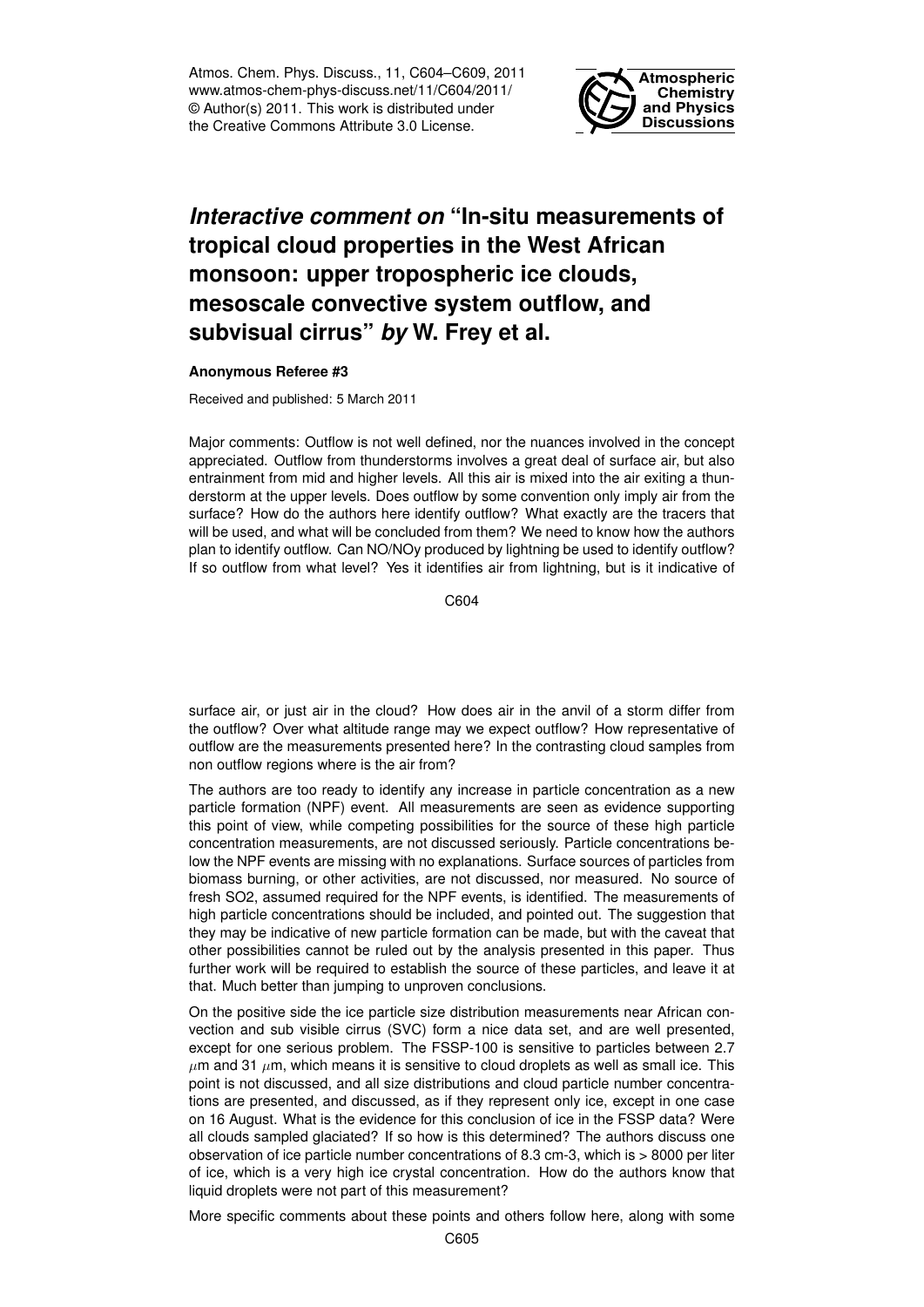minor suggestions, given manuscriptotonically.

747.13 – comma after images.

755.23 – comma after concentrations

 $762.3...$  are compiled in Table 2,  $...$ 

762.26: Calling this a mesoscale convective system (MCS) is a stretch of the language. This may become an MCS, but the evidence in Fig. 2 for an MCS is slim. Did these cells in fact develop into an MCS after the measurements, which, however, are characterized as young outflow from an MCS?

763.5-10 and Fig. 3, 4: Either add altitude to Fig. 3, or present Fig. 4 using potential temperature not altitude. "Apparently, the cloud layer . . ." Why apparently. Do you not trust the Ncloud/IWC/RH measurements? Are not these pretty clear evidence of cloud between 347 and 353 K? Or is it subvisual above 350 K?

763.5-10: Provide a justification for the labels "above outflow" and "outflow". I presume the latter is from the NO, NOy mixing ratios, but the discussion is not clear about this. Label Fig 3 with at least the 3 sub layers if not also the AOF/OF 1-2 layers.

763.11: Lower compared to what, the layers below?

763.15-20: Several comments.

... considered as MCS anvil part ... What does this mean? Do you intend, "... considered as part of an MCS anvil"? If so where is the MCS? See comment above on MCS classification.

What about the "ice particle data" identifies this as an MCS anvil?

Then, but the low NO/NOy indicates it is not outflow from an MCS. This is also confusing. How does a thunderstorm produce an anvil without the anvil being part of the outflow from the storm? Does outflow have some special definition that I am missing?

C606

The labeling of the region with high particle number concentration as a new particle formation event is not justified. The Weigel et al. (2011) reference is "in preparation", and even if submitted to acpd is not a refereed source, yet this reference is repeatedly used. The "evidence" is only for an abrupt increase in particle concentration, which could result from transport, which has not been ruled out. In Fig. 3 the particle concentrations are not supplied below 348 K, which would help identify how unique the layer is. Why are these particle data not shown? Then finally talking about "quenching" a nucleation event, which has not been demonstrated, is artificial and speculative, and should be avoided.

" Below, from 56 385–56 557 sUTC, the third cloud sub-layer ("Sub-layer 3" in Fig. 4) extended between 11.9km and 11.0km . . ." Why now all this detail and switching to time to the second, when this wasn't necessary before? Also "the third cloud sublayer ("Sub-layer 3" in Fig. 4)" is rather redundant. Could you not just say here, and elsewhere, . . .Cloud sub-layer 3 (Fig. 4) extended . . ."

The elevated NO and NOy is indicative of lightning activity or surface air, or? Please clarify.

763.25: How is the source region of the NOx identified?

Fig. 4: I presume the widths of the blue bars differ because the ice particle concentrations are different enough that larger sampling times are required to reduce the counting uncertainties? Still why are the very thin sampling regions picked where ice particle number concentration is slightly disturbed rather than where it is quite stagnant?

765.9-16: Same complaint as above about classifying the regions of high particle formation as particle nucleation events. This may be the case, but the evidence shown here is equivocal, although better here with the volatility measurements. In addition from the data shown, the reader cannot discern when the high particle concentrations are in or out of the cloud, and similarly for the volatile fraction, in our out of cloud. Finally why no particle concentrations below 353 K, yet volatility below this point?